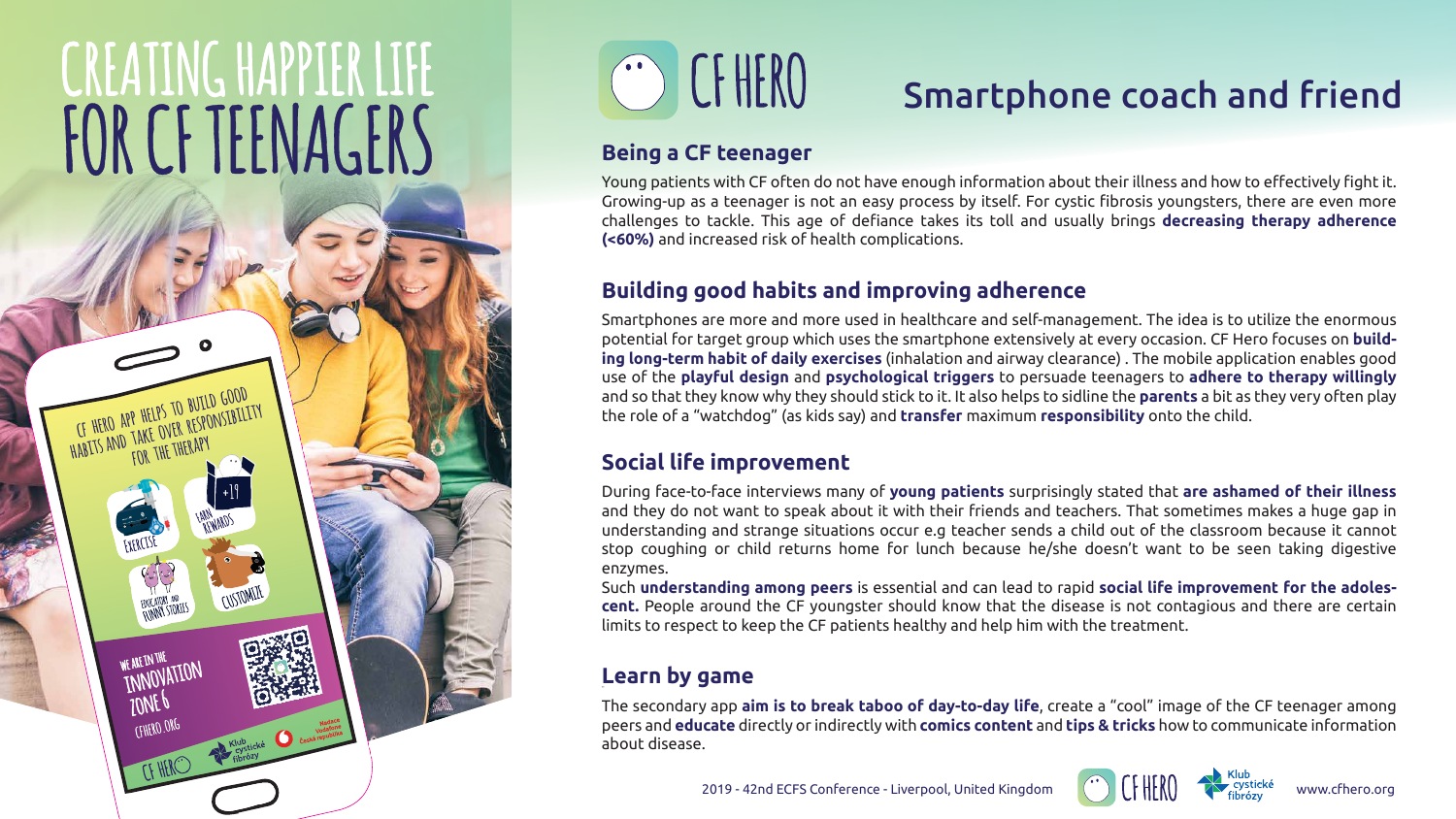## Method

#### **Entertaining inhalation excercises**

By using gamification, CF Hero improves the commitment of young patients to treatment. **Inhalation is a "game"** for which **virtual coins** (little oxygens) are earned if the user sticks to the plan.

The Oxie bubble character is growing and shrinking, showing to patient the right **breathing pattern**. With the help of this breathing animation (consulted with physiotherapists and tested with users) helps to make inhalations more efficient and **empowers children to stick to therapy** even when they feel good.



#### **Adherence Plan**

The app collects **data** about inhalation therapy and physiotherapy (device, medicines and its doses, frequency) that **can be** further **shared with healthcare practitioner** who often doesn't have regular feedback from the patient.

It provides **good overview** about frequency of inhalations and thus lowers the bias and necessary time to speak about solutions, asking about events that have occurred long time ago and patients cannot remember or wouldn't tell.



#### **Virtual character**

User creates it's own **virtual character**, on which he can buy items from shop for a Oxygens coins. Creating and customising the character in "shop" **motivates** user to stay with inhalation therapy. Sharing the character visual with other patients will be integrated in next phase of the app.





#### **Comics stories**

With earned virtual oxygen coins and **fulfilled inhalation plan**, the user can enter **interesting and funny comics stories** that show real-life or fictional situations linked to CF.





The reward-like mechanism of achieving these stories aims to build **long-term habits** but also **educates the user** about differnet aspects of CF life in an entertaining way.

This increases probability of qualitatively better and longer life, because **preventive exercise** can lead to minimizing hospital stays and postpone the lung transplant.